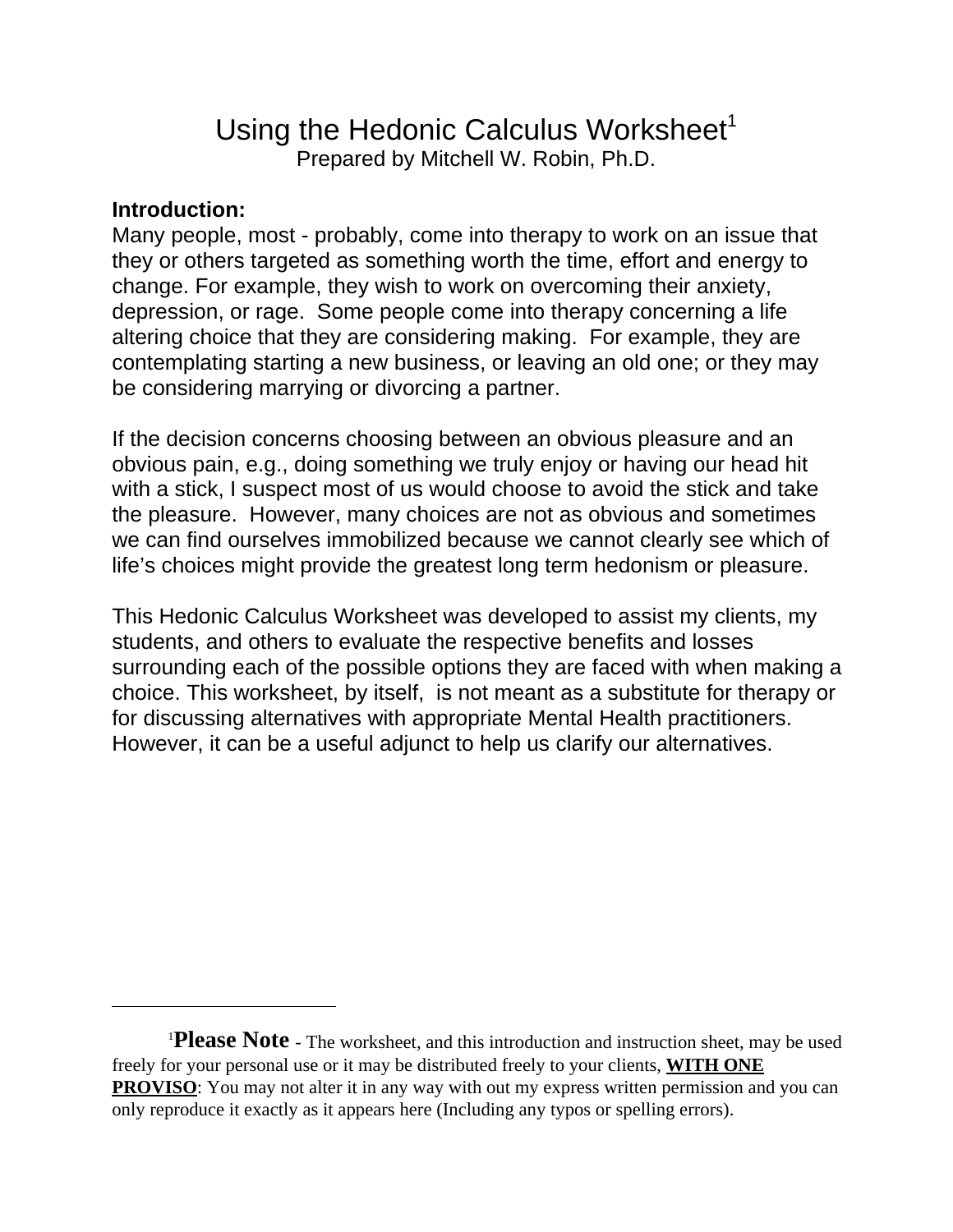## Using the Hedonic Calculus Worksheet<sup>2</sup> Prepared by Mitchell W. Robin, Ph.D.

Instructions:

- 1. Begin by listing the benefits you experience in the current situation. There may be many good reasons for maintaining the status quo. These benefits might be emotional, social, financial, or intangible. List as many as you can think of.
- 2. Next, list all the benefits, real or hoped for, for one of the possible choices you are contemplating. If there are many alternatives create a different worksheet for *each* of the possible alternatives and then list the real or hoped for benefits for each of the other alternatives. (For one of my clients the status quo was keeping the current job, alternatives that were being considered were finding a different job in the same industry, working harder for advancement at the current job, or making a complete career shift which probably would require re-tooling and getting an advanced degree. For another, the status quo was staying in a long term marriage despite the constant arguments and fights. Alternatives being considered were: seeking couples counseling, finding a lover, or getting a divorce.) Note that we are comparing benefits to benefits. Try not to compare the lengths of each list - some people get hung up on the fact that one list has 6 items and the next one might only have one or two.
- 3. Then list the costs or liabilities to maintaining the status quo. List as many as you can think of.
- 4. Finally, list the costs or liabilities for the choice(s) that is/are under consideration.
- 5. It may be helpful to do each of these lists, both the benefits and the costs at different times, or on separate pieces of paper. In this way you might avoid the stumbling block of trying to keep each list "balanced". It is not necessary that you find an equal and opposite cost for each benefit. Attempting to do so will only further muddy the choices being considered and frequently leads to further immobilization.
- 6. When all of the benefits and liabilities are listed go back over each list and rank each item on them using a scale from 1 to 5. Use +1 to +5 for the Benefit lists, use -1 to -5 for the liabilities lists. Remember 5 is used for those items that you feel have either the greatest benefit or liability, 1 is used for those items that you feel have either the smallest benefit or liability.
- 7. After you have ranked each item add up the totals for each of the lists there will be at least four totals: Total Benefits from the status quo list, Total Benefits from the Change I am Contemplating list, Total Costs from the status quo list, and finally Total Costs from the Change I am contemplating list.

2 **Please Note** - The worksheet, and this introduction and instruction sheet, may be used freely for you personal use or it may be distributed freely to your clients, **WITH ONE PROVISO**: You may not alter it in any way with out my express written permission and you can only reproduce it exactly as it appears here (Including any typos or spelling errors).